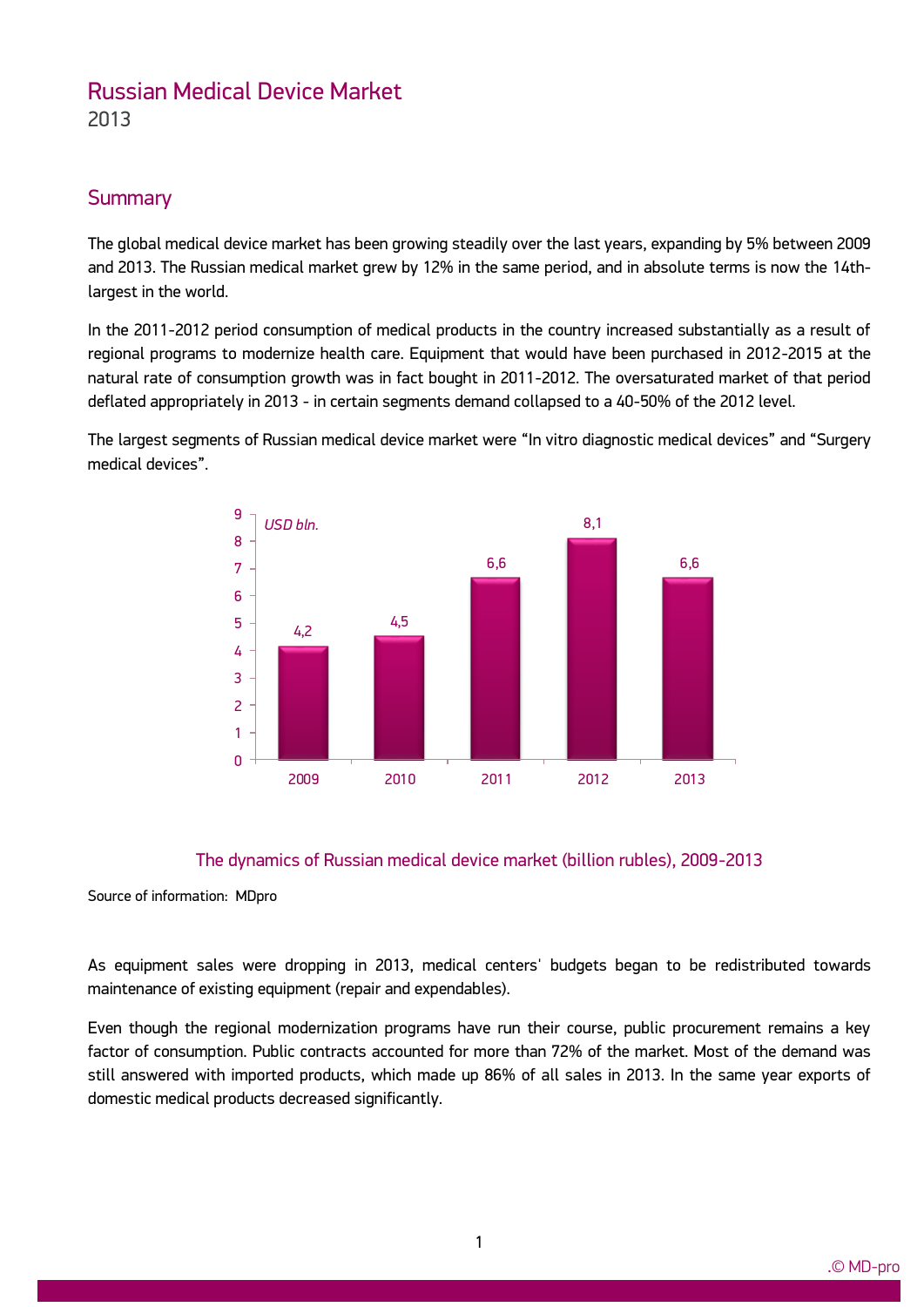# Report Description

ww.mdecker.com

**Report scope.** The report provides complete information about the Russian medical device market in 2013 and general background information on the global medical device market. It also contains a forecast for the Russian medical device market till 2018.

**The total number of pages** – 87.

#### **Report includes the following parts:**

**"Study methodology"** section includes a list of information sources, which were used while preparing the report. It also contains the structure of data, which served as a basis for the report. Additionally, core procedures of data processing and data analysis are described.

**"Overview"** section is a review of the key findings from the report.

**The first part of the report** *("The global and Russian markets of medical devices in 2009-2013")* encompasses the most important characteristics of the global medical device market: its dynamics and structure, information about the largest manufacturers. Besides, it includes the main parameters of the Russian medical device market.

**The second part** *("Main statistics for the Russian medical device market in 2013")* includes a very detailed and comprehensive analysis of the Russian medical device market in 2013. It contains information about its monthly dynamics and structure, import-export operations. The most important Russian medical device market trends and significant factors, determining its current state, are outlined. This part also includes a forecast of Russian medical device market development till 2018. Based on the analysis of drivers and barriers for the market growth, two possible scenarios for market development are presented. Moreover, this section contains a forecast of consumption of the following types of medical devices: "Medical imaging devices", "In vitro diagnostic devices", "Minimally invasive surgical devices", "Resuscitation devices and emergency medicine devices", "Orthopedic medical devices".

**The third part** *("Public procurement of medical devices in 2013")* is dedicated to the results of Russian medical devices public procurement analysis. It includes data on monthly dynamics of medical devices public procurement (incl. segments breakdown) and detailed structure of public procurement. The largest purchasers of different types of medical devices are named. Besides, this section includes a list of leading suppliers of medical devices under government contracts, their clients (public healthcare institutions), regions of supply, and the structure of supply (by types of medical devices). It also contains information about the biggest suppliers of medical devices in each federal district (by types of medical devices).

**The fourth part** *("Imports of medical devices to Russia")* encompasses data on the structure and dynamics of medical devices imports to Russia in 2013. Data are provided in breakdown by types of medical devices and manufacturing countries. A list of the largest medical devices importers is included. Moreover, it contains information about the structure of certain types of medical devices' imports.

**The fifth part** *("Exports of medical devices from Russia")* includes data on the structure and dynamics of medical devices exports from Russia in 2013. It also provides information about the major exporters of Russian medical devices.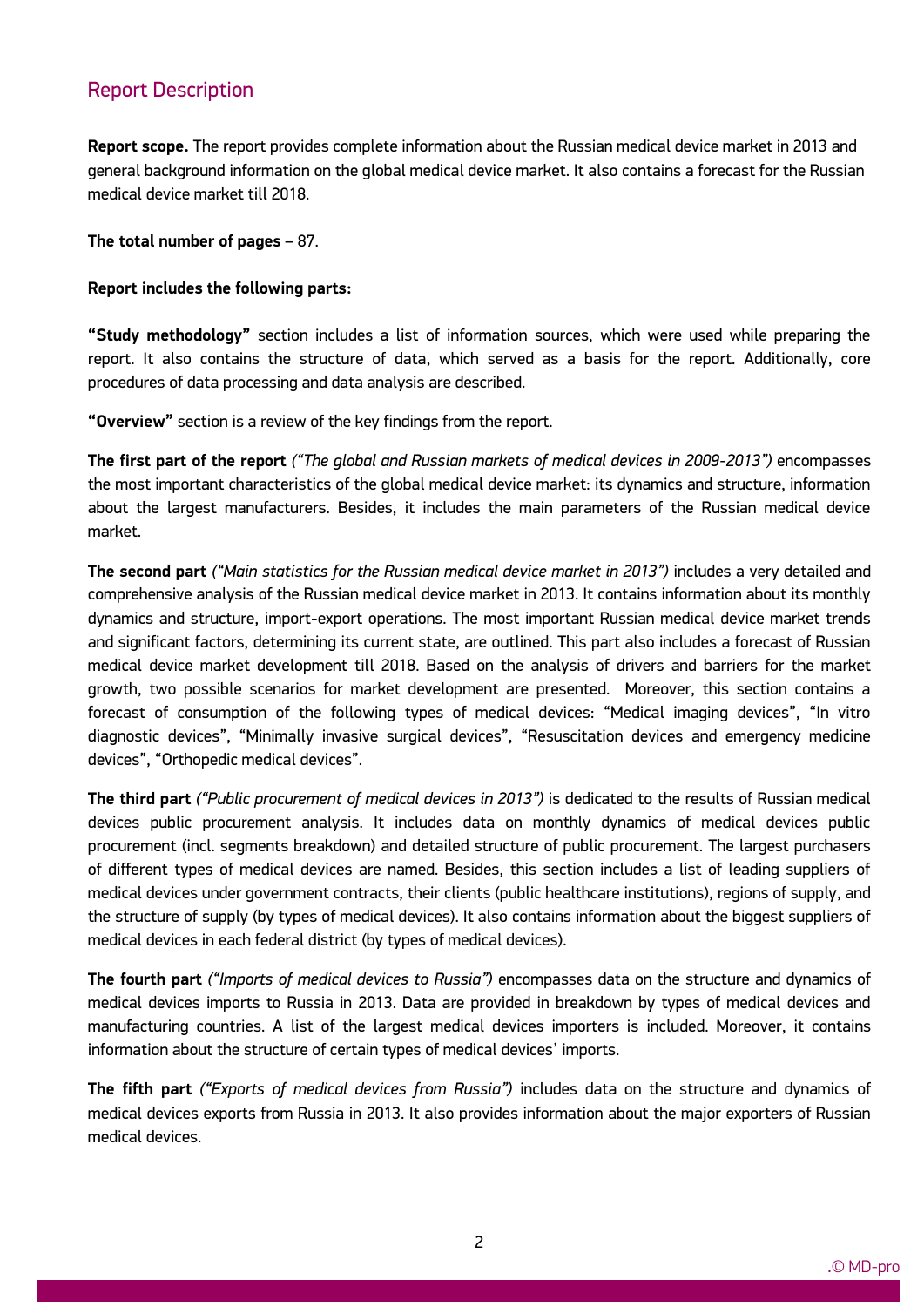**The sixth part** ("Business environment in Russia") provides a practical guide to what is necessary for achieving compliance with Russia's regulatory requirements. It also describes Russian policies on health care system and medical device market development.

# Sources of Information

 $\checkmark$  The public procurement of medical devices database:

MDpro's database on public (government and municipal) procurement of medical devices and expendables for medical facilities. Updated every month using information from www.zakupki.gov.ru, processed for details and broken down by segment of the medical device market.

 $\checkmark$  The exports and imports database:

MDpro's database of customs transactions for medical devices and expendables. Updated every month using official statistics from customs, processed for details and broken down by segment of the medical device market.

### $\checkmark$  Open sources:

- official health care statistics;
- publications of international marketing agencies;
- news:

ww.mdecker.com

- companies' official reports.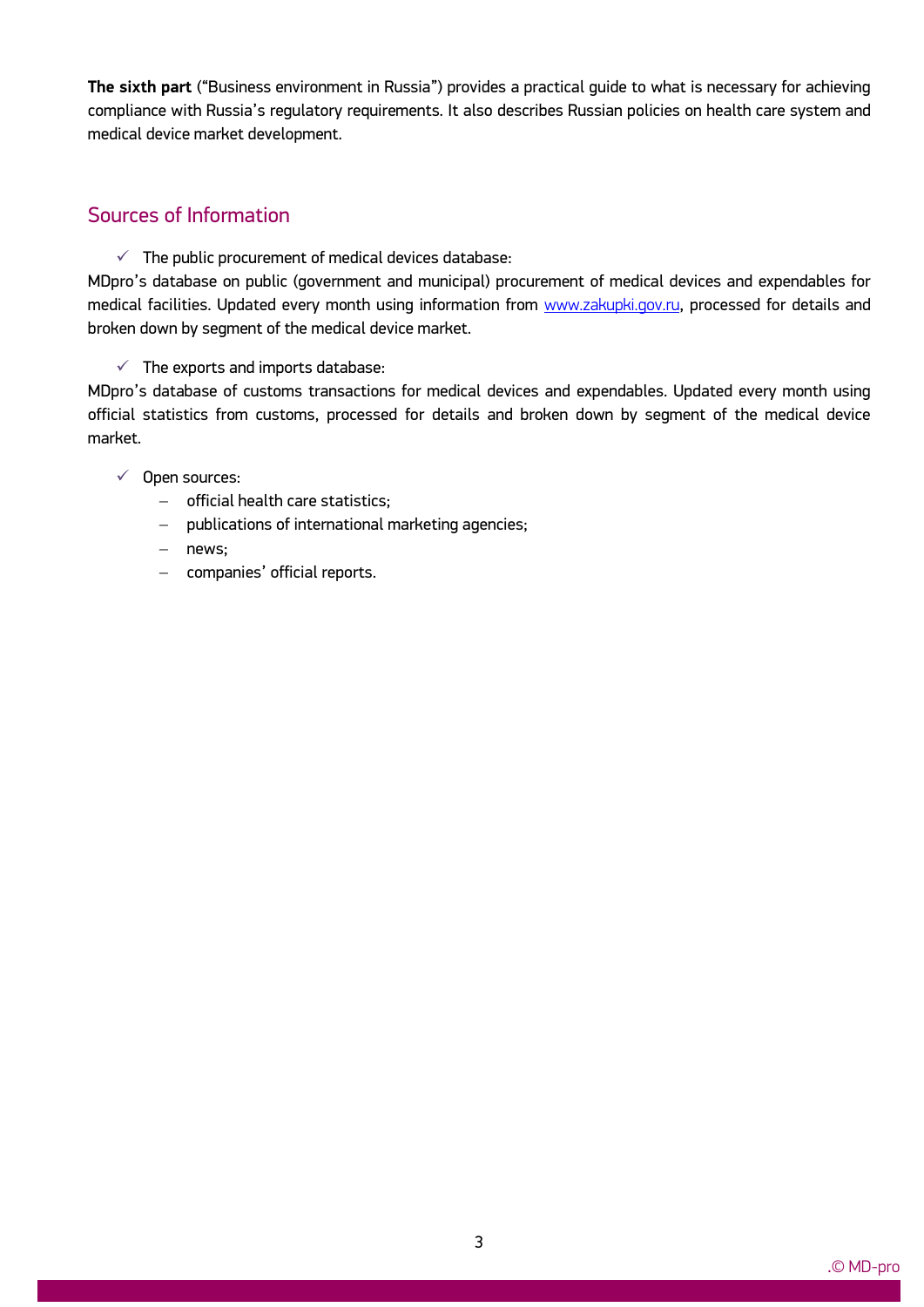# **Contents**

### STUDY METHODOLOGY

### **OVERVIEW**

- 1. THE GLOBAL AND RUSSIAN MARKETS OF MEDICAL DEVICES IN 2009-2013
- 2. MAIN STATISTICS FOR THE RUSSIAN MEDICAL DEVICE MARKET IN 2013
- 2.1 Market dynamics and structure in 2013
- 2.2 Russian market forecast for 2014-2018
- 2.3 Consumption forecast by device category for 2014-2018
- 3. PUBLIC PROCUREMENT OF MEDICAL DEVICES IN 2013
- 4. IMPORTS OF MEDICAL DEVICES TO RUSSIA
- 4.1 The structure of imports of medical devices in 2013
- 4.2 Imports of medical imaging devices
- 4.3 Imports of in vitro diagnostic devices
- 4.4 Imports of minimally invasive surgical devices
- 4.5 Imports of resuscitation and emergency medicine devices
- 4.6 Imports of orthopedic devices
- 5. EXPORTS OF MEDICAL DEVICES FROM RUSSIA
- 5.1 Dynamics of exports in 2013

ww.mdecker.com

- 5.2 The structure of exports in 2013
- 6. BUSINESS ENVIRONMENT IN RUSSIA
- 6.1 The regulation of medical devices in Russia
- 6.2 Russian policies on health care system and medical device market development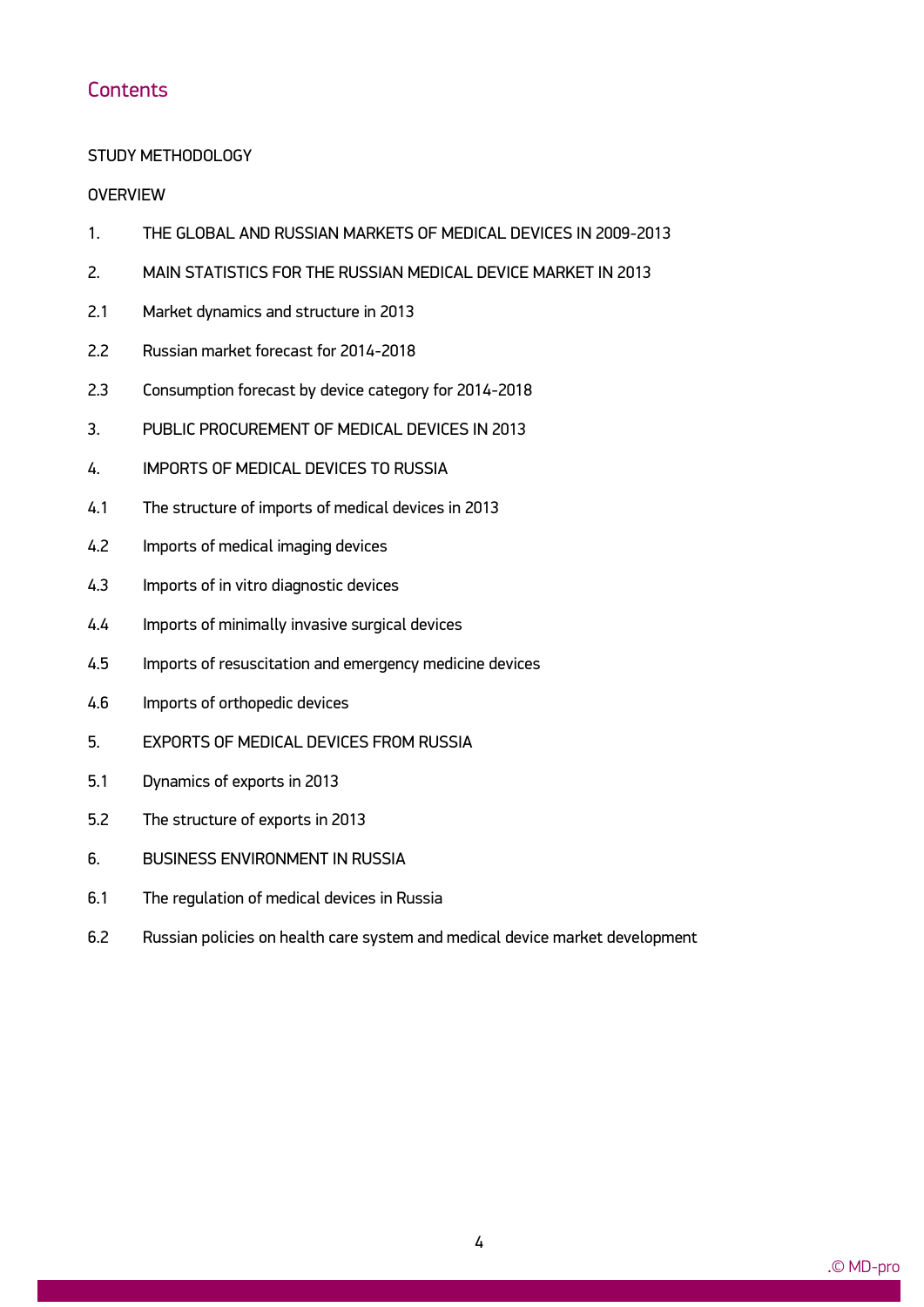### List of Figures

- Figure 1 Russian market dynamics in 2009-2013
- Figure 2 The structure of consumption in Russia by device category in 2013
- Figure 3 Dynamics of imports in 2013
- Figure 4 Dynamics of imports, running total in 2012-2013
- Figure 5 Dynamics of public procurement, running total in 2012-2013
- Figure 6 Russian market dynamics in 2014-2018 (a forecast)
- Figure 7 Russian market dynamics for medical imaging devices in 2014-2018
- Figure 8 Russian market dynamics for in vitro diagnostic devices in 2014-2018
- Figure 9 Russian market dynamics for minimally invasive surgical devices in 2014-2018
- Figure 10 Russian market dynamics for resuscitation and emergency medicine devices in 2014-2018
- Figure 11 Russian market dynamics for orthopedic devices in 2014-2018
- Figure 12 Dynamics of public contracting in 2013
- Figure 13 The structure of public procurement by device category in 2013
- Figure 14 The structure of public procurement by Federal District in 2013
- Figure 15 Dynamics of imports to Russia, 2009-2013
- Figure 16 Imports of medical devices by device category in 2013
- Figure 17 The structure of imports in 2013
- Figure 18 The structure of imports by country of origin in 2013
- Figure 19 The structure of imports of medical imaging devices in 2013
- Figure 20 The structure of imports of in vitro diagnostic devices in 2013
- Figure 21 The structure of imports of minimally invasive surgical devices in 2013
- Figure 22 The structure of imports of resuscitation and emergency medicine devices in 2013
- Figure 23 The structure of imports of orthopedic devices in 2013
- Figure 24 Exports of medical devices from Russia in 2013

ww.mdecker.com

Figure 25 – The structure of exports from Russia by device category in 2013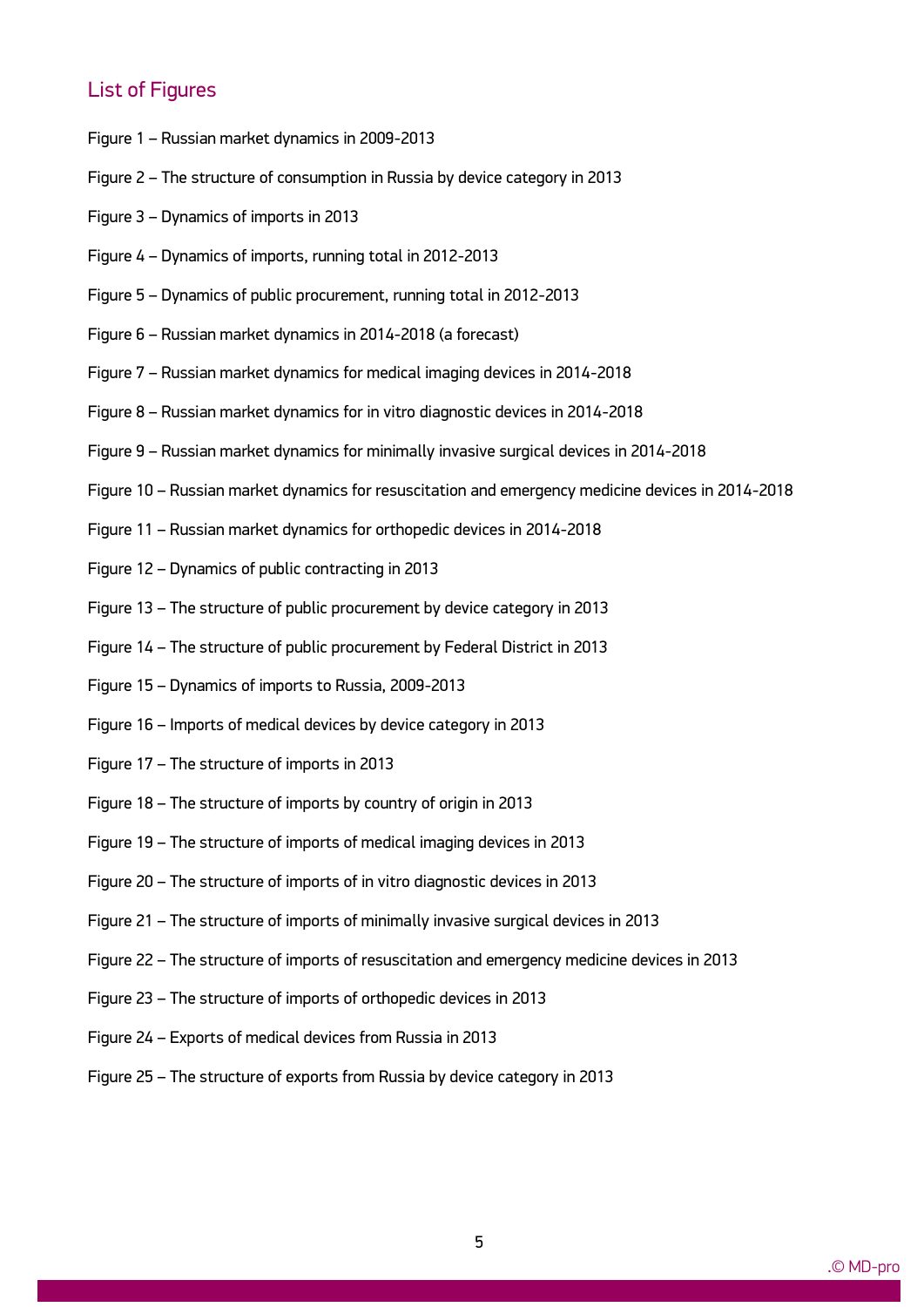# List of Tables

- Table 1 Main statistics for the Russian market in 2013
- Table 2 The structure of consumption in the private and public sectors
- Table 3 Dynamics of public procurement by device category in 2013
- Table 4 Other medical devices supplied under public contracts in 2013
- Table 5 Key public clients in 2013
- Table 6 Key public clients for in vitro diagnostic devices in 2013
- Table 7 Key public clients for minimally invasive surgical devices in 2013
- Table 8 Key public clients for medical imaging devices in 2013
- Table 9 Key public clients for general surgery devices in 2013
- Table 10 Key public clients for resuscitation devices in 2013
- Table 11 Key public clients for rehabilitation devices in 2013
- Table 12 Key public clients for orthopedic devices in 2013
- Table 13 Key public clients for functional diagnostics devices in 2013
- Table 14 The largest suppliers of medical devices in 2013
- Table 15 The structure of deliveries of DELRUS by device category in 2013
- Table 16 The structure of deliveries of International Medical Service by device category in 2013
- Table 17 The structure of deliveries of LLC Medical Company by device category in 2013
- Table 18 The structure of deliveries of Centr Meditsinskikh Tekhnologiy by device category in 2013
- Table 19 The structure of deliveries of Paritet by device category in 2013
- Table 20 The structure of deliveries of Klatona by device category in 2013
- Table 21 The structure of deliveries of CJSC PHARMADIS by device category in 2013
- Table 22 The structure of deliveries of LLC M.P.A. Medical Partners by device category in 2013
- Table 23 The structure of deliveries of LLC ASTRA-77 by device category in 2013
- Table 24 The structure of deliveries of Meditsina 2000 by device category in 2013
- Table 25 The structure of deliveries of UNIX by device category in 2013
- Table 26 Deliveries of DELRUS under public contracts by region in 2013

ww.mdecker.com

- Table 27 Deliveries of International Medical Service under public contracts by region in 2013
- Table 28 Deliveries of LLC Medical Company under public contracts by region in 2013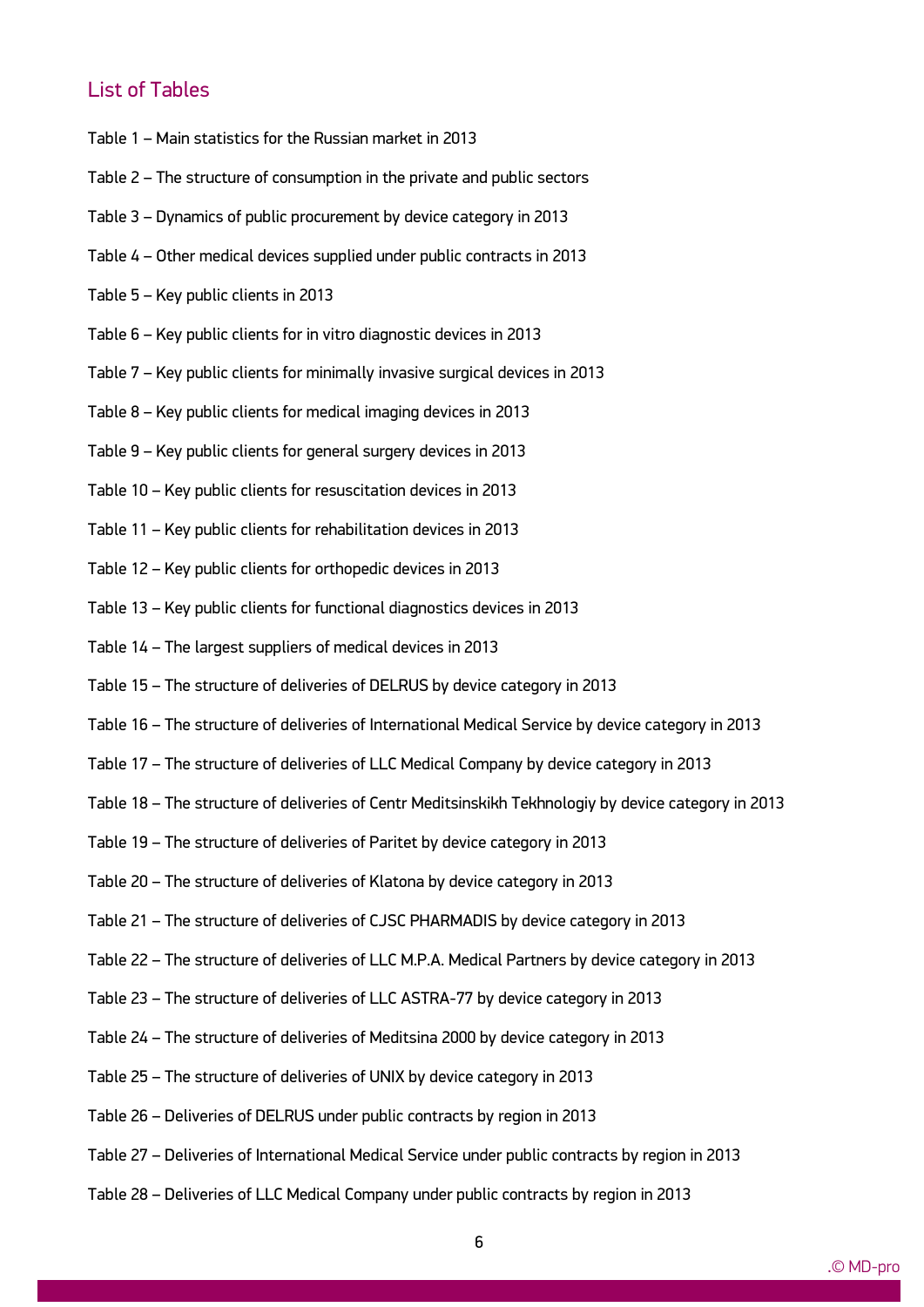- Table 29 Deliveries of LLC Centr Meditsinskikh Tekhnologiy under public contracts by region in 2013
- Table 30 Deliveries of PARITET under public contracts by region in 2013
- Table 31 Deliveries of Klatona under public contracts by region in 2013
- Table 32– Deliveries of CJSC PHARMADIS under public contracts by region in 2013
- Table 33 Deliveries of LLC M.P.A. Medical Partners under public contracts by region in 2013
- Table 34 Deliveries of LLC ASTRA-77 under public contracts by region in 2013
- Table 35 Deliveries of LLC Meditsina 2000 under public contracts by region in 2013
- Table 36 Deliveries of UNIX under public contracts by region in 2013
- Table 37 Key public clients of DELRUS in 2013
- Table 38 Key public clients of International Medical Service in 2013
- Table 39 Key public clients of LLC Medical Company in 2013
- Table 40 Key public clients of LLC Centr Meditsinskikh Tekhnologiy in 2013
- Table 41 Key public clients of PARITET in 2013
- Table 42 Key public clients of Klatona in 2013
- Table 43 Key public clients of CJSC PHARMADIS in 2013
- Table 44 Key public clients of LLC M.P.A. Medical Partners in 2013
- Table 45 Key public clients of LLC ASTRA-77 in 2013
- Table 46 Key public clients of LLC Meditsina 2000 in 2013
- Table 47 Key public clients of UNIX in 2013

ww.mdecker.com

- Table 48 The largest public-contracted suppliers for in vitro diagnostic devices in 2013
- Table 49 The largest public-contracted suppliers for minimally invasive surgical devices in 2013
- Table 50 The largest public-contracted suppliers for medical imaging devices in 2013
- Table 51 The largest public-contracted suppliers for general surgery devices in 2013
- Table 52 The largest public-contracted suppliers for resuscitation devices in 2013
- Table 53 The largest public-contracted suppliers for rehabilitation devices in 2013
- Table 54 The largest public-contracted suppliers for orthopedic devices in 2013
- Table 55 The largest public-contracted suppliers for functional diagnostics devices in 2013
- Table 56 The structure of public procurement for in vitro diagnostic devices in 2013
- Table 57 The structure of public procurement for minimally invasive surgical devices in 2013
- Table 58 The structure of public procurement for medical imaging devices in 2013